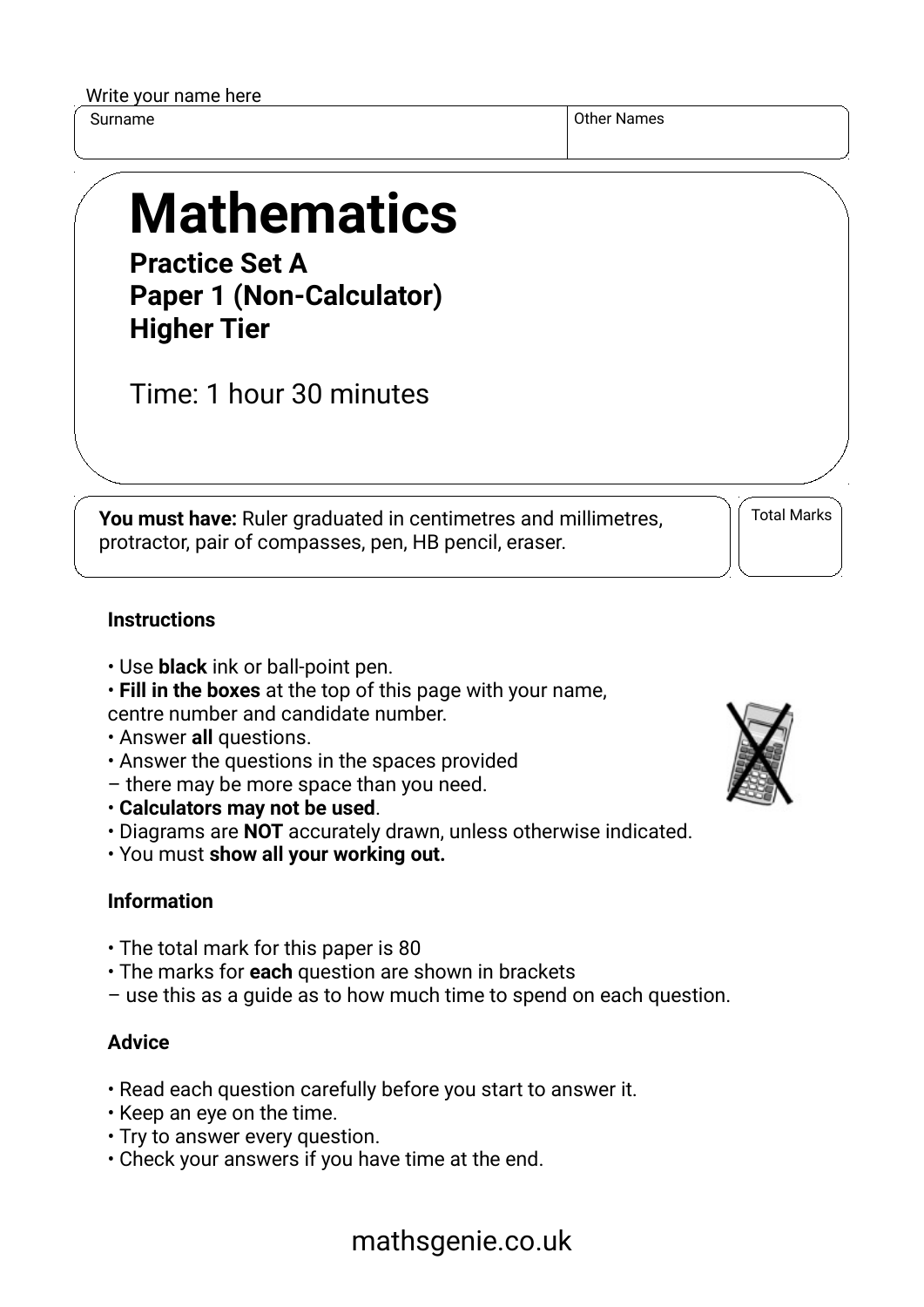$\mathscr{E} = \{\text{even numbers between 1 and 31}\}$  $A = \{2, 6, 8, 14, 18, 26, 28\}$  $B = \{8, 10, 16, 18, 24, 30\}$ 

**1** 

(a) Complete the Venn diagram to represent this information.

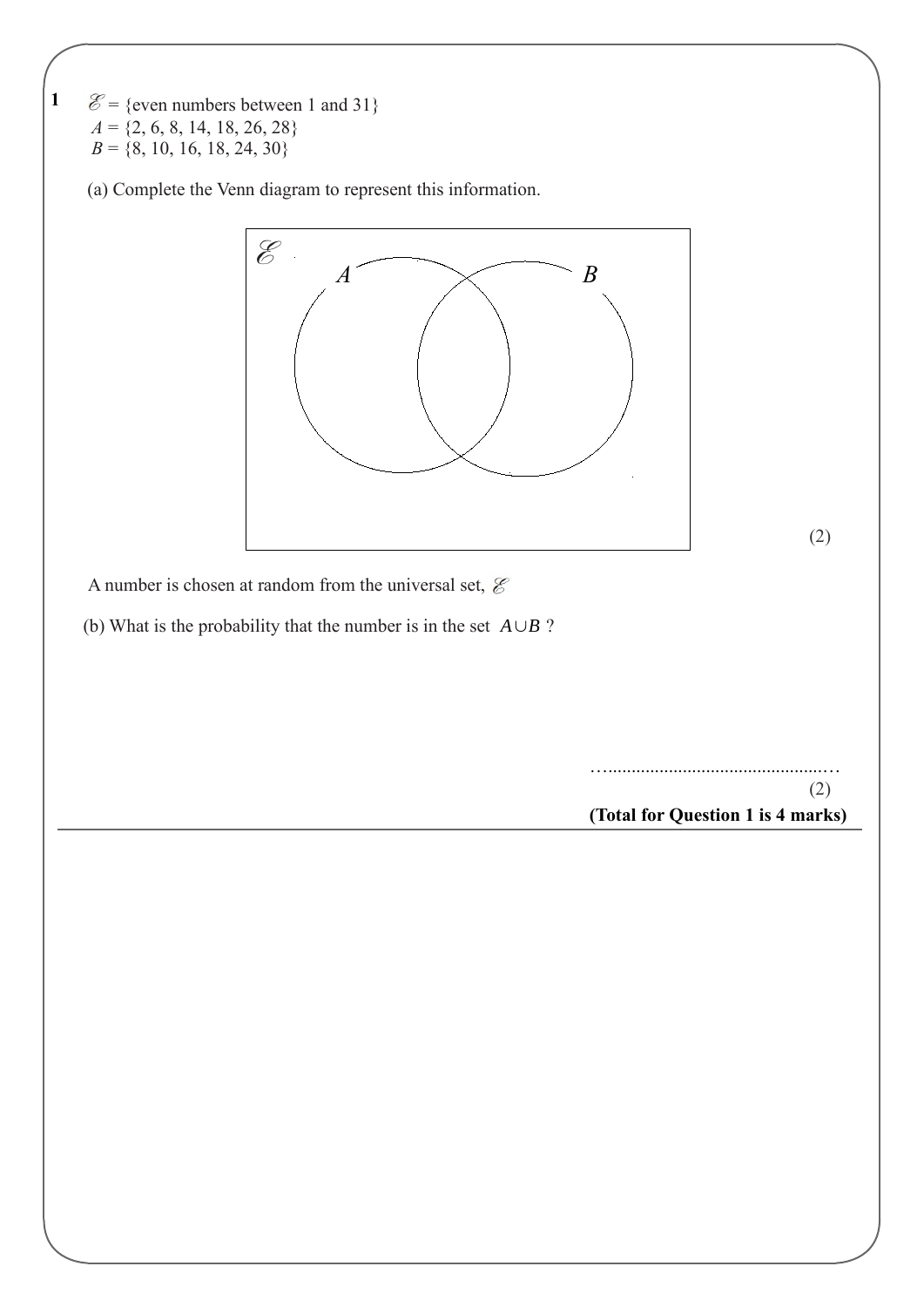7  $\frac{1}{8}$  ÷ 2 5 **3** (a) Work out Give your answer as a mixed number in its simplest form. (b) Work out  $1\frac{3}{4} \times \frac{2}{5}$  (2) **(Total for Question 3 is 4 marks)**  $\frac{5}{4}$   $\times$ 2 5 (2) **2** Alfie, Bertie and Charlie share £115 The amount Alfie and Bertie get is in the ratio 7:5 The amount Bertie and Charlie get is in the ratio 3:2 How much does Alfie get? **(Total for Question 2 is 3 marks)**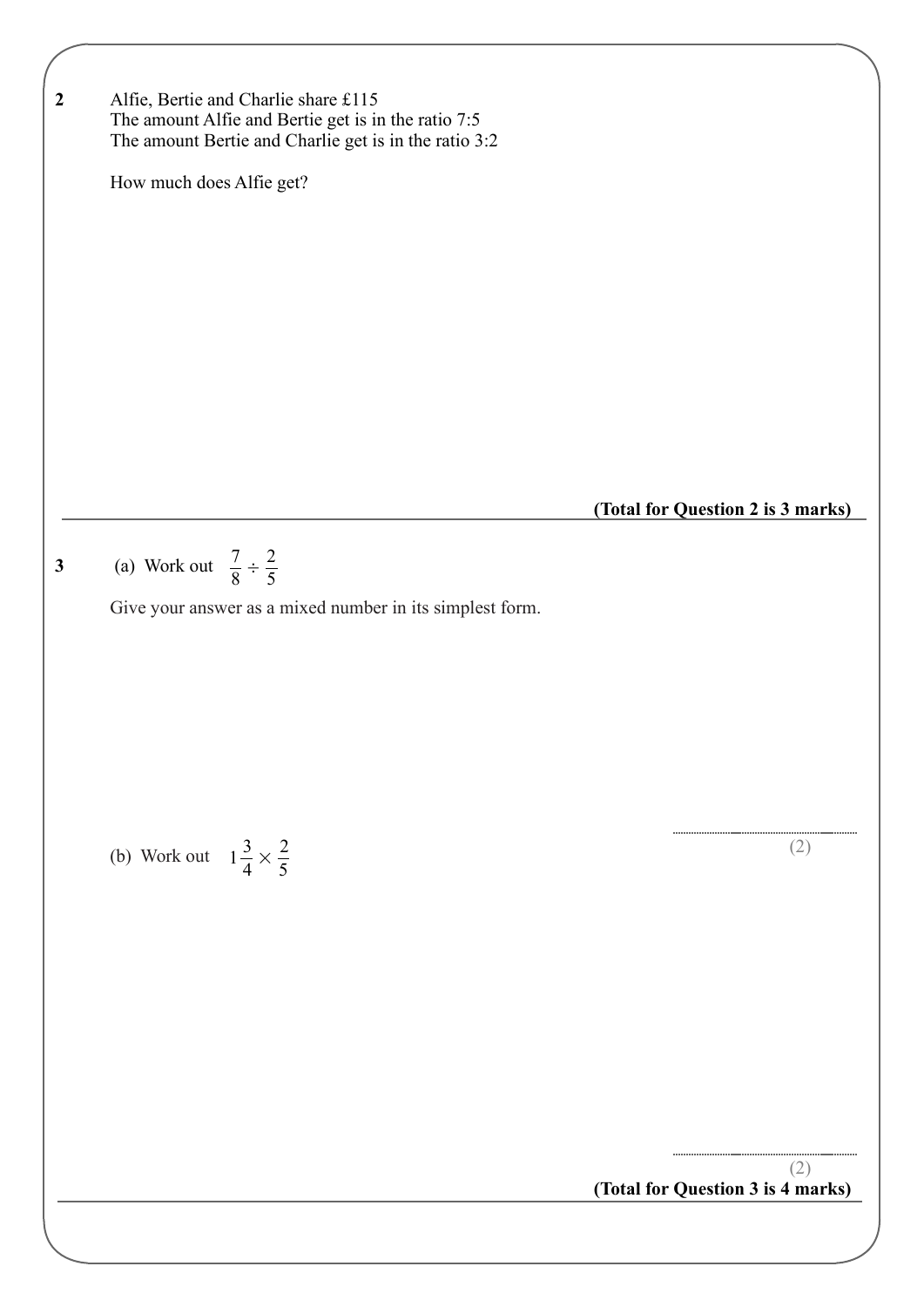| A circle has a radius of 32 mm.<br>(a) Work out an estimate for the area of the circle.               |                                          |
|-------------------------------------------------------------------------------------------------------|------------------------------------------|
|                                                                                                       |                                          |
|                                                                                                       |                                          |
|                                                                                                       |                                          |
| (b) Is your answer to part (a) an underestimate or an overestimate?<br>Give a reason for your answer. | (3)                                      |
|                                                                                                       |                                          |
|                                                                                                       | (1)<br>(Total for Question 4 is 4 marks) |
| Lottie buys a pack of 30 cans of lemonade.<br>She pays £10.50 for the cans.                           |                                          |
| Lottie sells 22 of the cans for 50p each.<br>She sells the remaining cans for 20p each.               |                                          |
| Work out Lottie's percentage profit.                                                                  |                                          |
|                                                                                                       |                                          |
|                                                                                                       |                                          |
|                                                                                                       |                                          |
|                                                                                                       |                                          |
|                                                                                                       |                                          |
|                                                                                                       |                                          |
|                                                                                                       |                                          |
|                                                                                                       |                                          |
|                                                                                                       | (Total for Question 5 is 4 marks)        |
|                                                                                                       |                                          |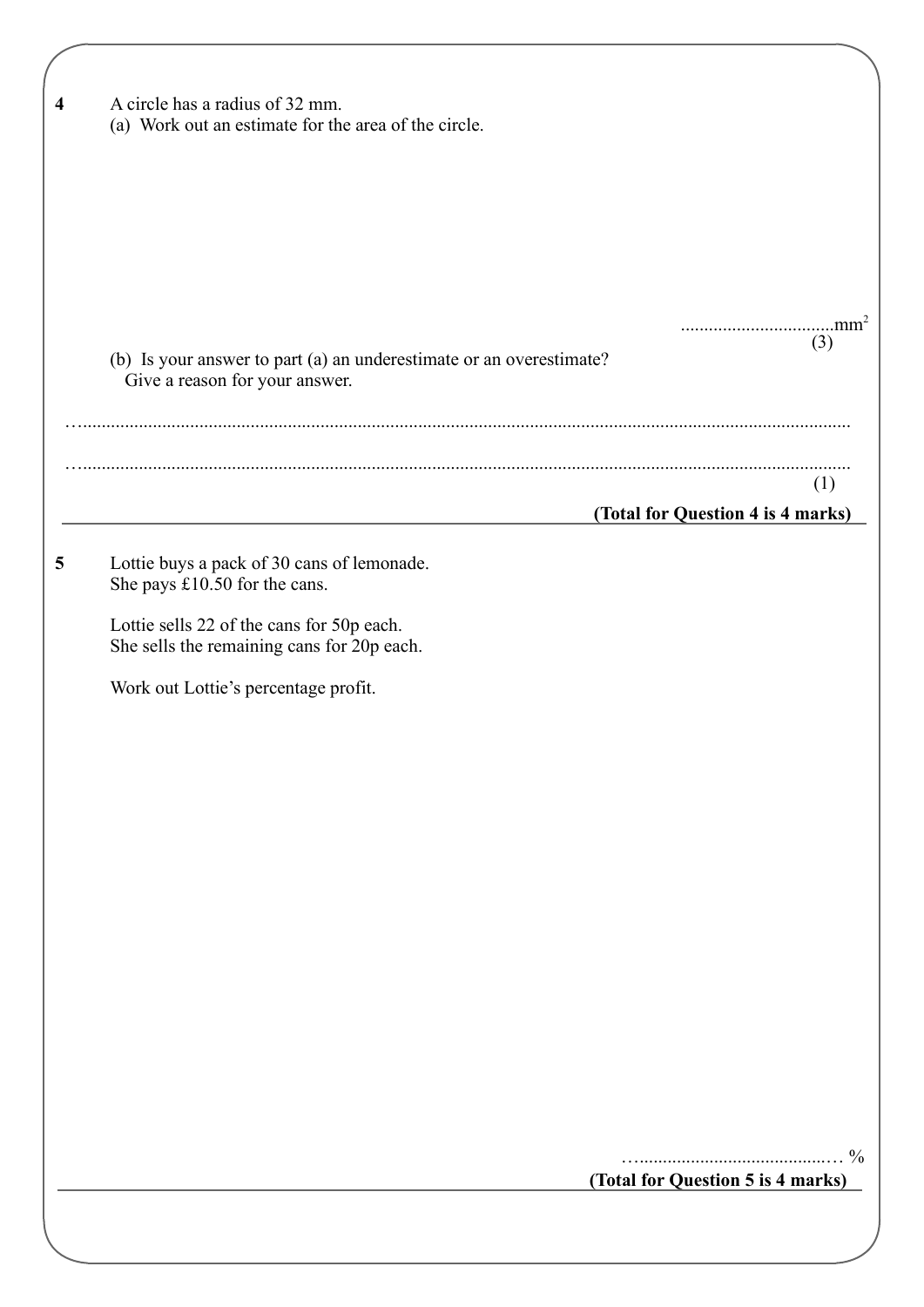| The diagram shows a triangular prism.                                                                                                                             |      |                                   |      |                 |
|-------------------------------------------------------------------------------------------------------------------------------------------------------------------|------|-----------------------------------|------|-----------------|
| Find the total surface area of the triangular prism.                                                                                                              |      |                                   | 5 cm |                 |
|                                                                                                                                                                   | 3 cm |                                   |      | $11 \text{ cm}$ |
|                                                                                                                                                                   |      | 4 cm                              |      |                 |
|                                                                                                                                                                   |      |                                   |      |                 |
|                                                                                                                                                                   |      |                                   |      |                 |
|                                                                                                                                                                   |      |                                   |      |                 |
|                                                                                                                                                                   |      | (Total for Question 6 is 4 marks) |      |                 |
| Dani leaves her house at 08 00.<br>She drives 32 miles to work.<br>She drives at an average speed of 40 miles per hour.<br>At what time does Dani arrive at work? |      |                                   |      |                 |
|                                                                                                                                                                   |      |                                   |      |                 |
|                                                                                                                                                                   |      |                                   |      |                 |
|                                                                                                                                                                   |      |                                   |      |                 |
|                                                                                                                                                                   |      |                                   |      |                 |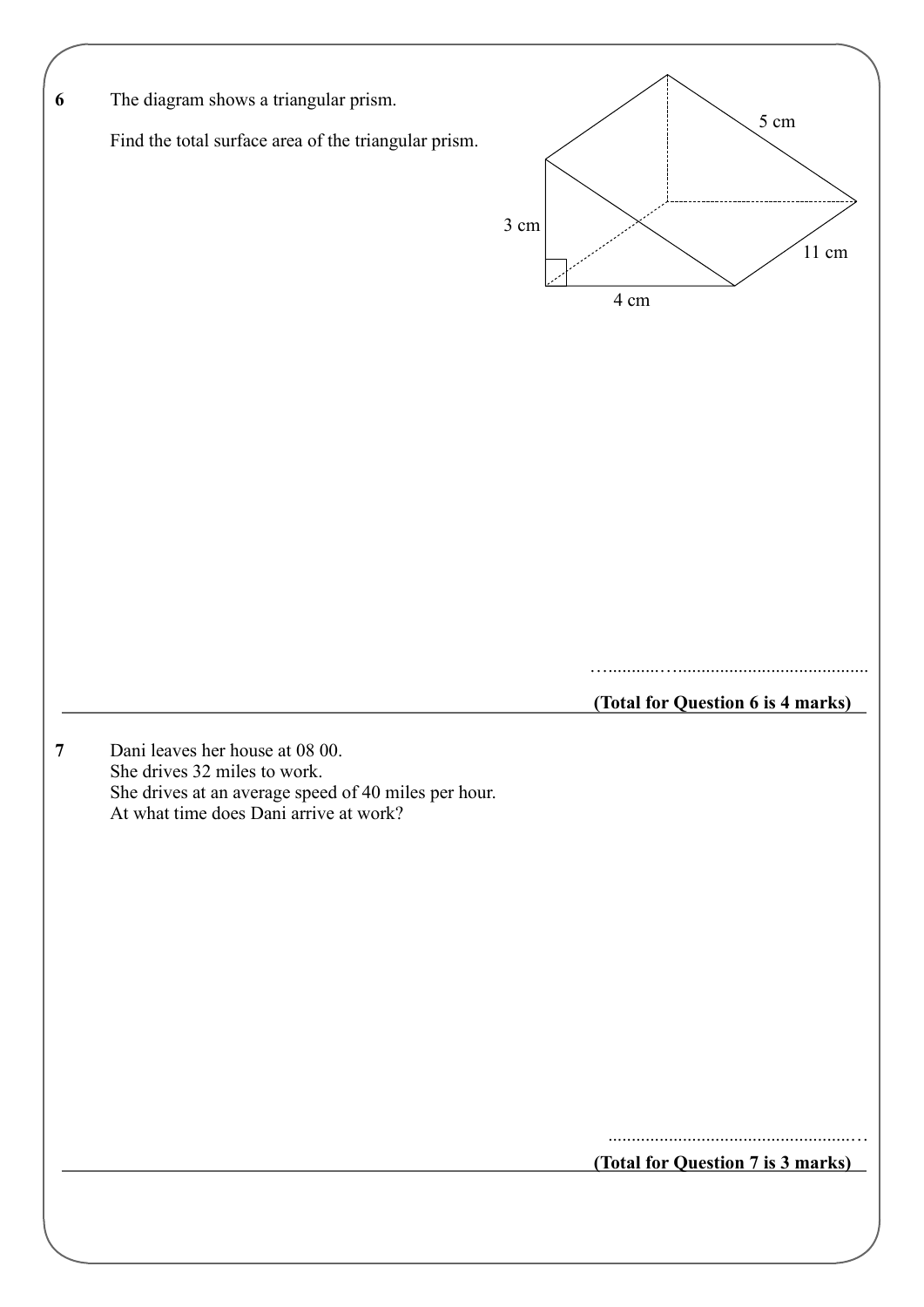**8** The diagram shows a cone with radius 4 cm and perpendicular height of 9 cm



On the centimetre grid below, draw the plan and the side elevation of the cone.

**(Total for Question 8 is 3 marks)**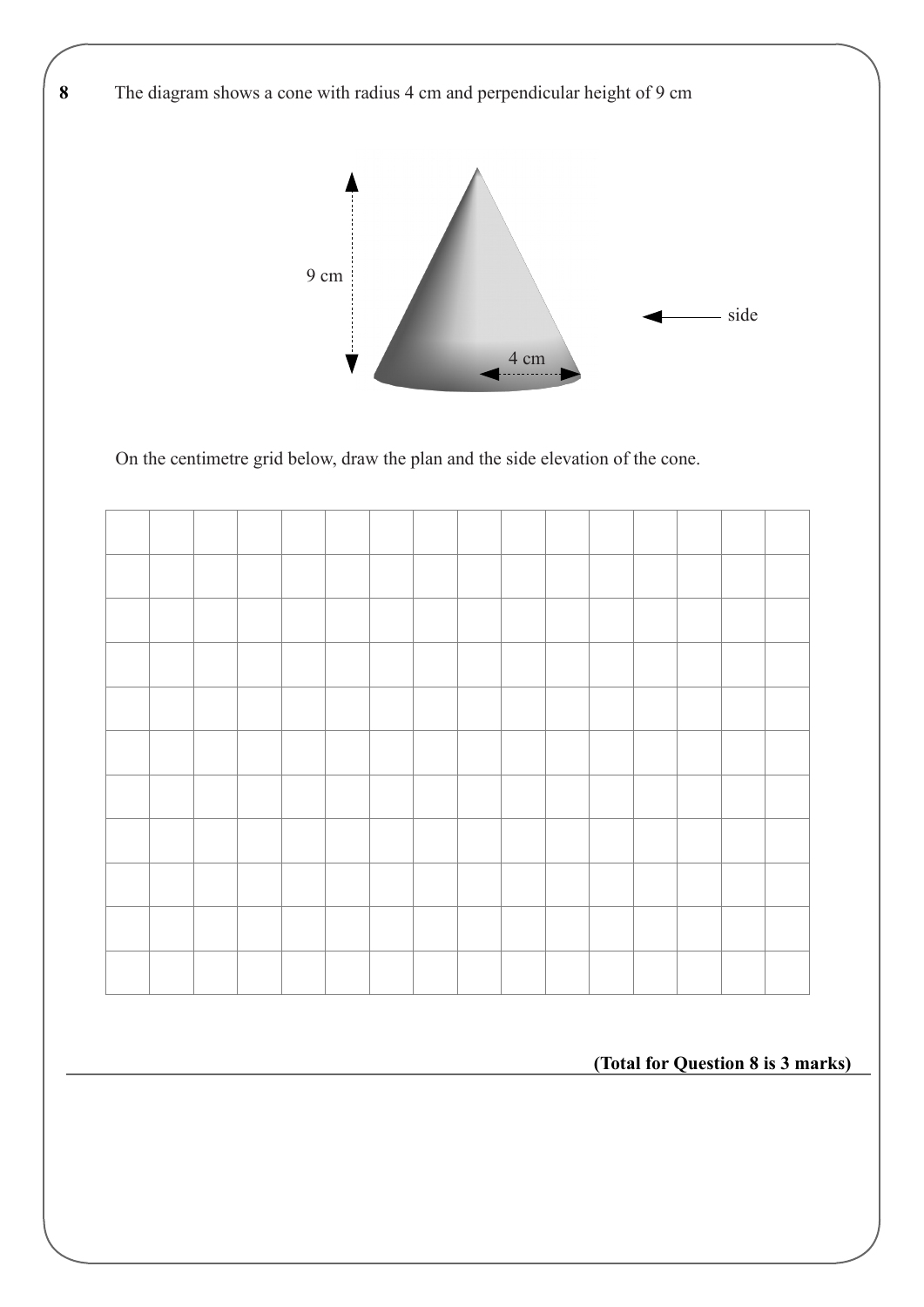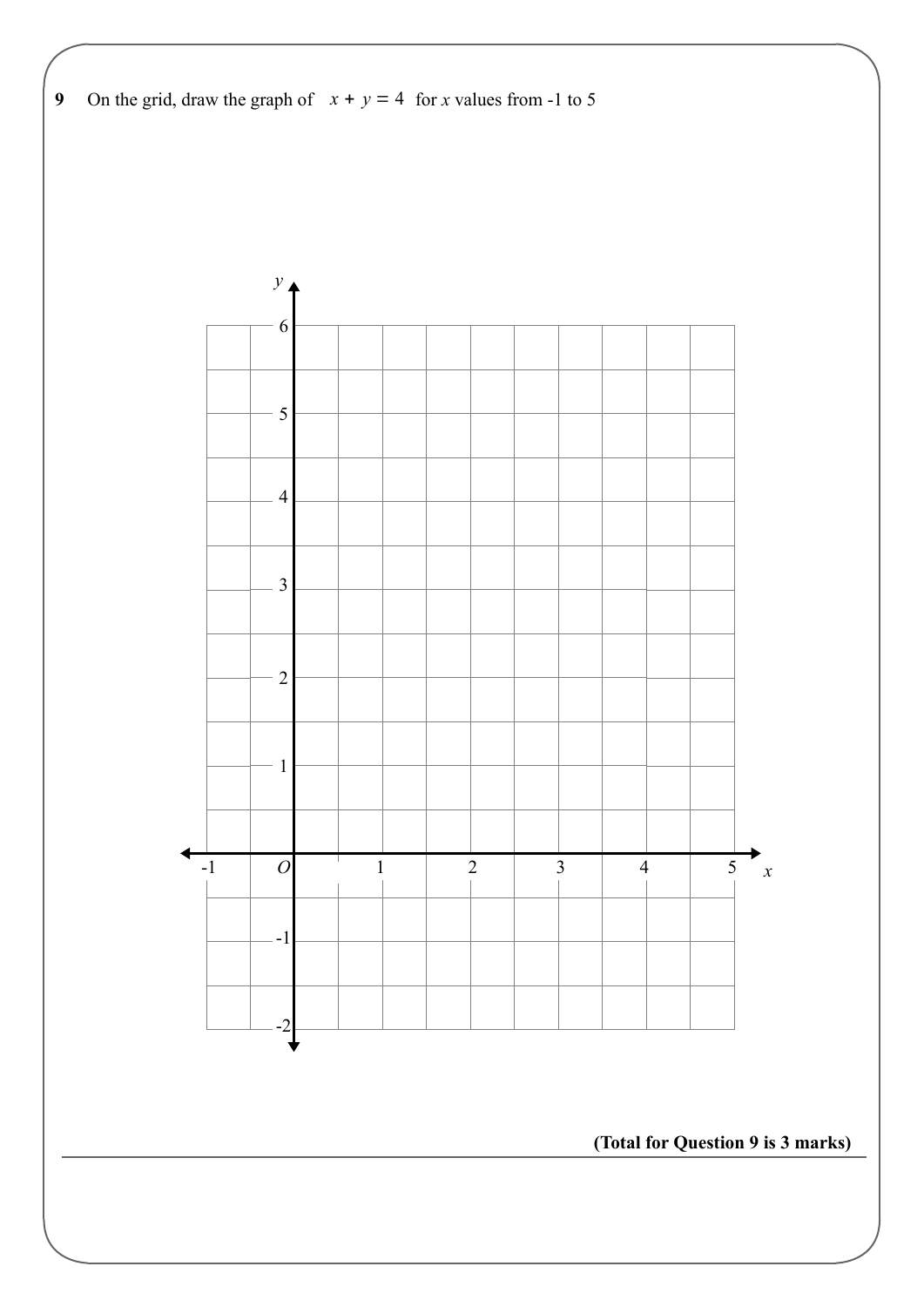$$
10 \t a = \begin{pmatrix} 4 \\ -3 \end{pmatrix} \text{ and } b = \begin{pmatrix} 5 \\ 1 \end{pmatrix}
$$

(a) Write down as a column vector

$$
(i) a + b
$$

$$
(ii) 2\mathbf{a} - \mathbf{b}
$$

(1)

…..........................

….......................... (2)

$$
c = \left(\begin{array}{c} 5 \\ -4 \end{array}\right)
$$

(b) From the point *P*, draw the vector **c**



(1)

**(Total for Question 10 is 4 marks)**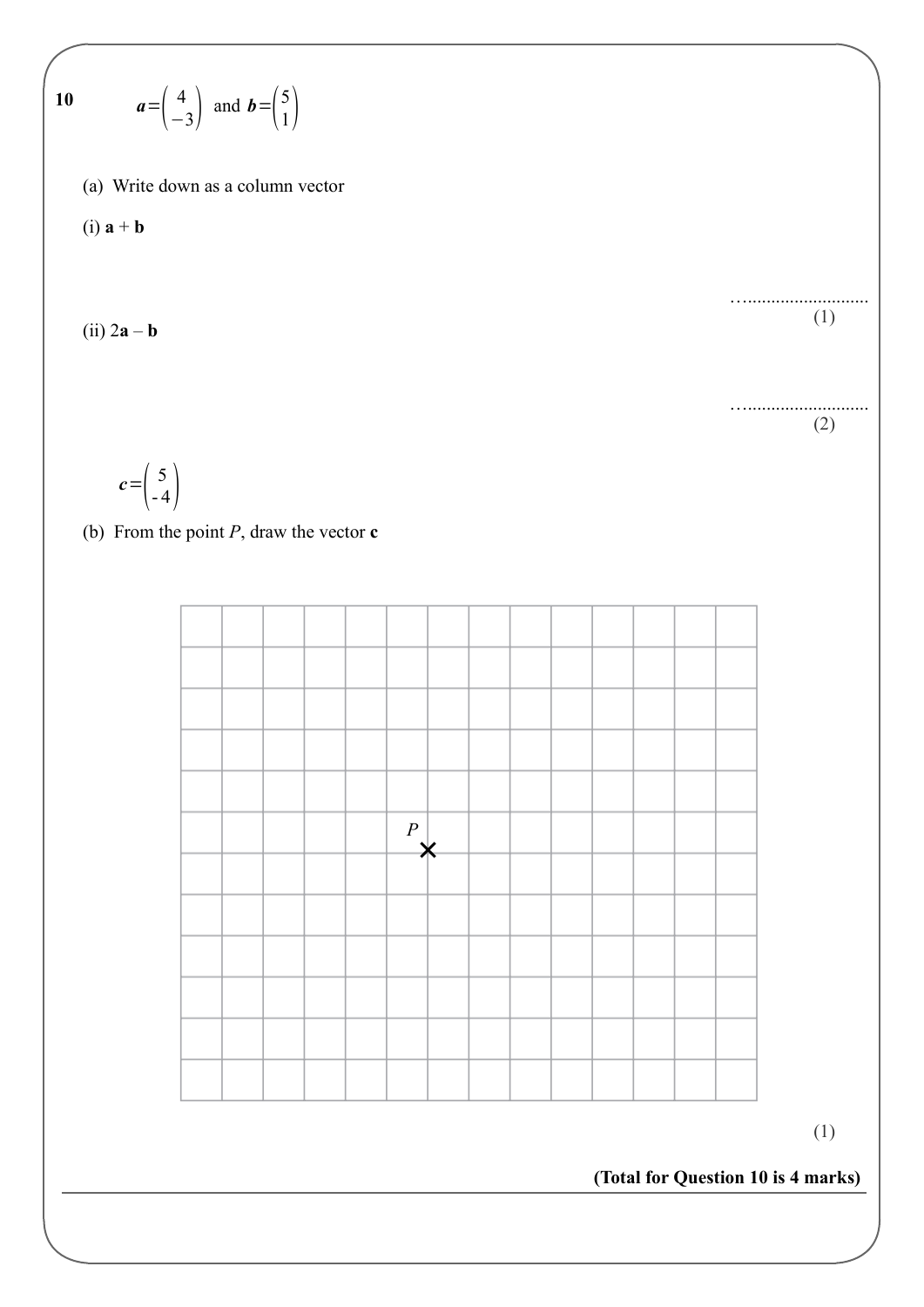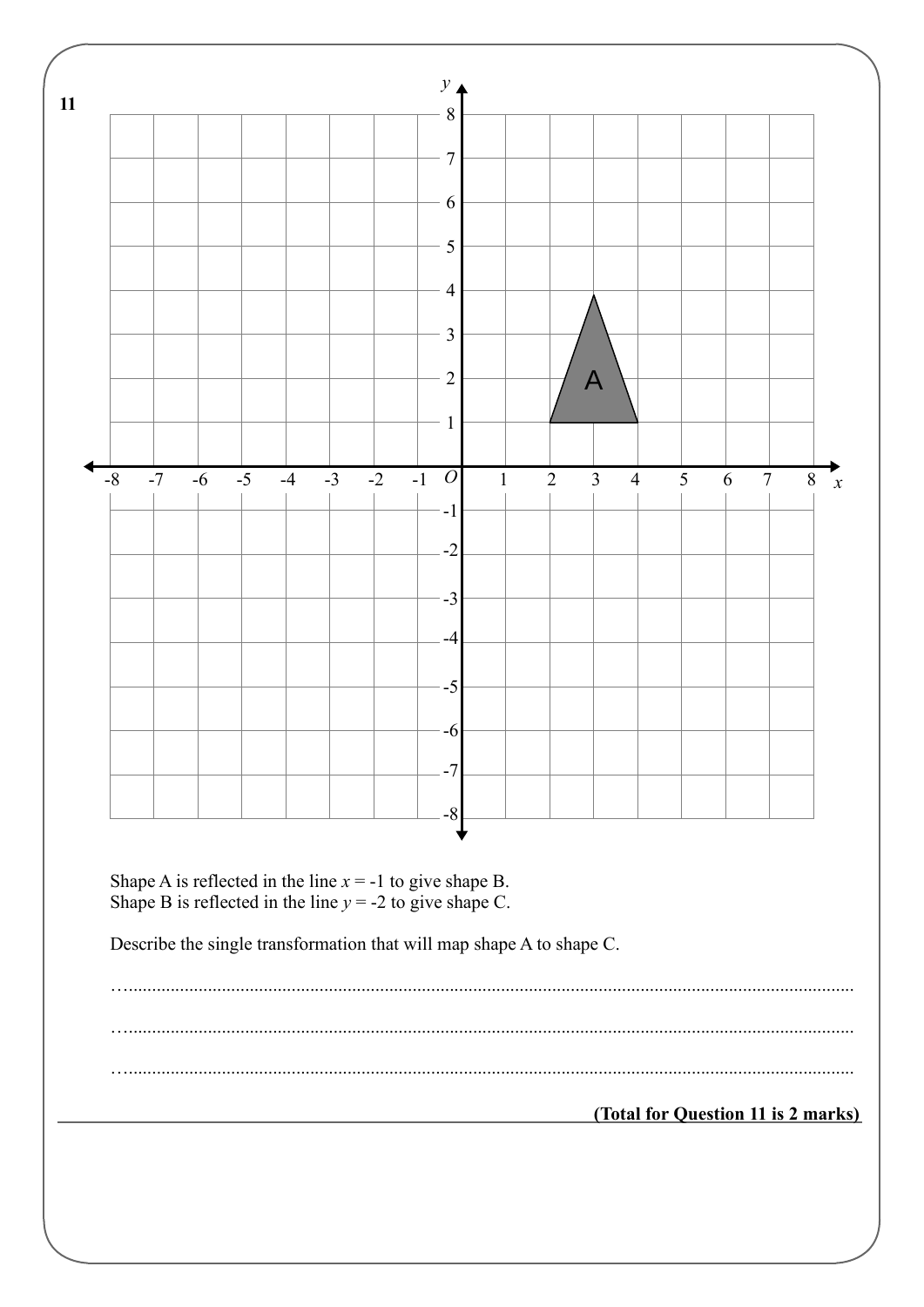**12** A shop sells small chocolate bars and large chocolate bars.

#### There are

small chocolate bars are sold in packs of 4 large chocolate bars are sold in packs of 9

On one day

: the number of packs of  $= 3:4$ large chocolate bars sold the number of packs of small chocolate bars sold

A total of 144 chocolate bars were sold.

Work out the number of small chocolate bars sold.

**(Total for Question 12 is 4 marks)**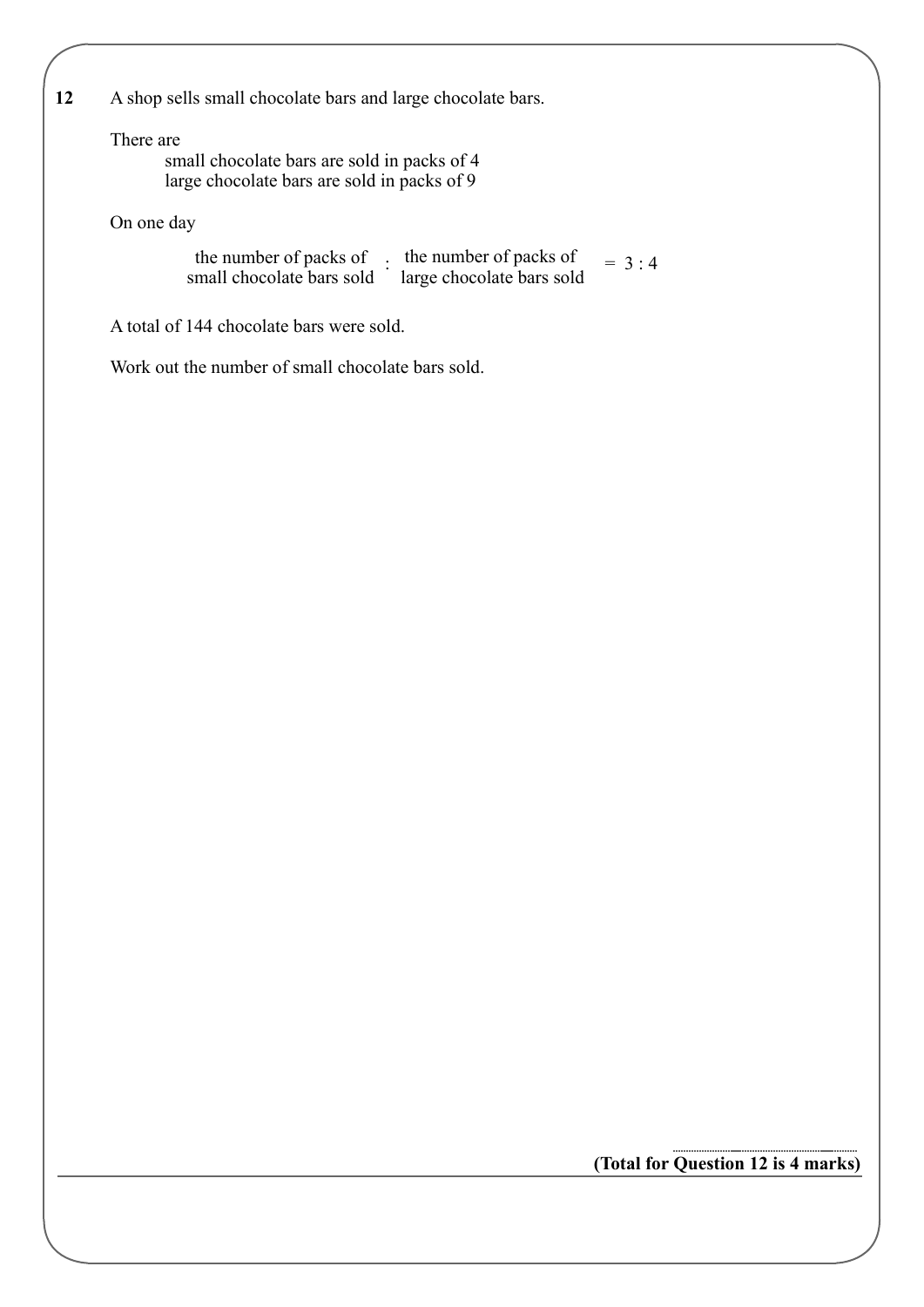**13** The table shows some information about the maths scores of students in class A.

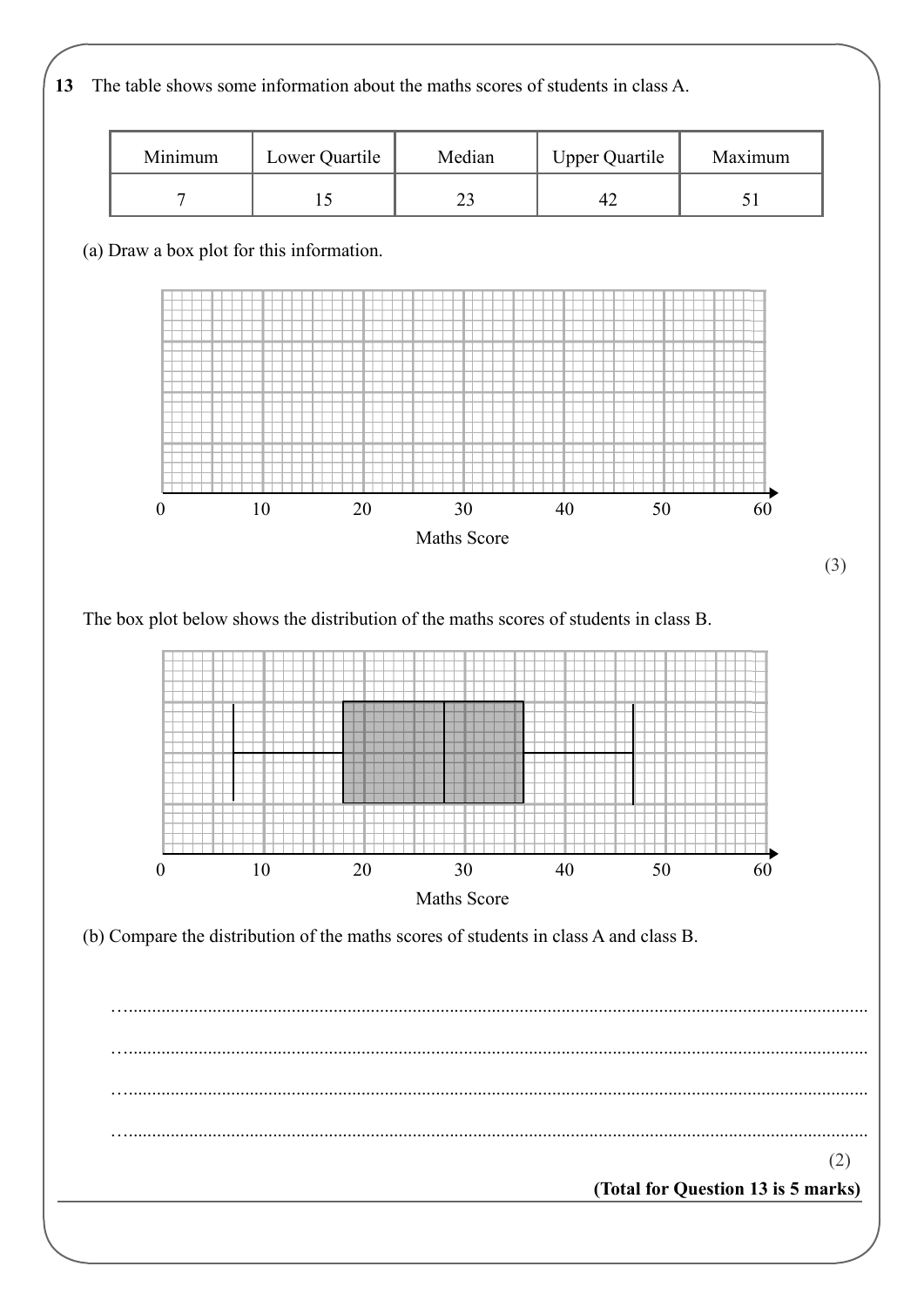

*A* and *B* is a point on the circumference of a circle, centre *O*. *AC* is a tangent to the circle. *OBC* is a straight line.

 $OA = 5$  cm *AC* = 12 cm

Find the length of *BC*. You must show all your working.

cm

**(Total for Question 14 is 4 marks)**

**14**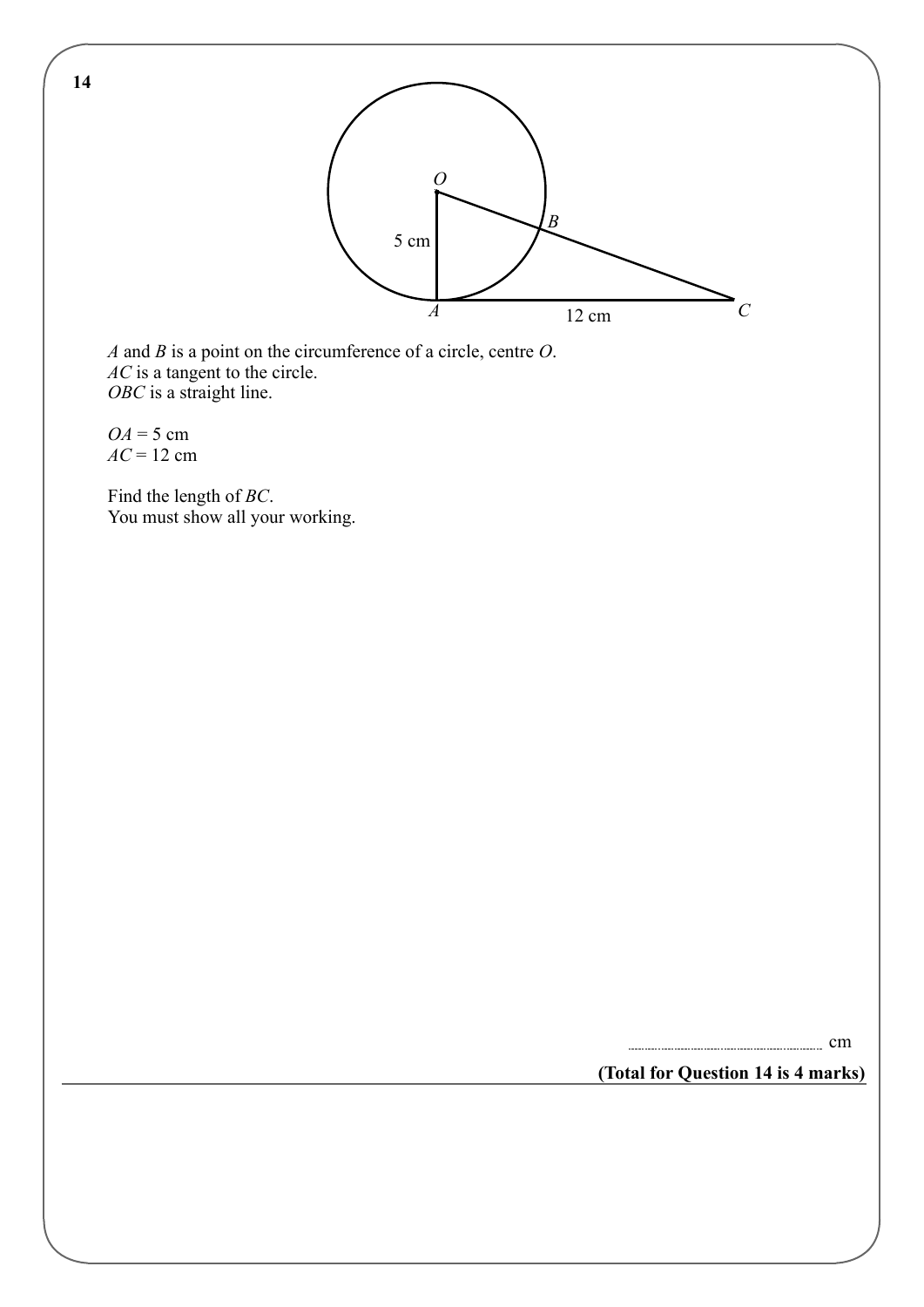| 15 | (a) Find the value of $16^0$                                                             |                                    |
|----|------------------------------------------------------------------------------------------|------------------------------------|
|    |                                                                                          |                                    |
|    |                                                                                          |                                    |
|    |                                                                                          |                                    |
|    | (b) Find the value of $81^{\frac{1}{2}}$                                                 | (1)                                |
|    |                                                                                          |                                    |
|    |                                                                                          |                                    |
|    |                                                                                          |                                    |
|    |                                                                                          | (1)                                |
|    | (c) Find the value of $27^{-\frac{2}{3}}$                                                |                                    |
|    |                                                                                          |                                    |
|    |                                                                                          |                                    |
|    |                                                                                          |                                    |
|    |                                                                                          |                                    |
|    |                                                                                          | (2)                                |
|    |                                                                                          | (Total for Question 15 is 4 marks) |
| 16 | Prove that the sum of the squares of two consecutive odd numbers is always 2 more than a |                                    |
|    | multiple of 8                                                                            |                                    |
|    |                                                                                          |                                    |
|    |                                                                                          |                                    |
|    |                                                                                          |                                    |
|    |                                                                                          |                                    |
|    |                                                                                          |                                    |
|    |                                                                                          |                                    |
|    |                                                                                          |                                    |
|    |                                                                                          |                                    |
|    |                                                                                          |                                    |
|    |                                                                                          |                                    |
|    |                                                                                          |                                    |
|    |                                                                                          |                                    |
|    |                                                                                          |                                    |
|    |                                                                                          |                                    |
|    |                                                                                          |                                    |
|    |                                                                                          |                                    |
|    |                                                                                          | (Total for Question 16 is 3 marks) |
|    |                                                                                          |                                    |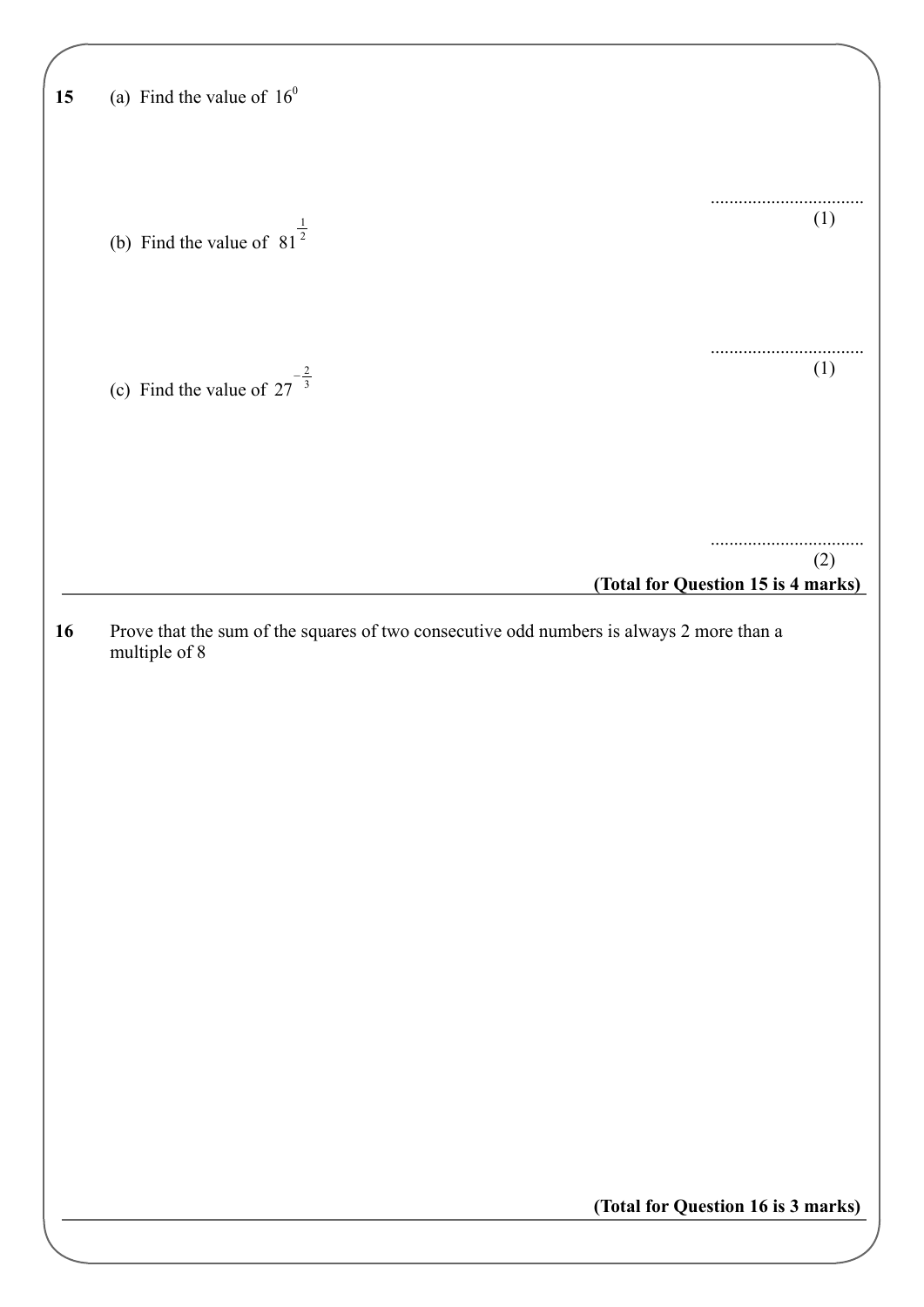**17** In a bag there are only red counters, blue counters, green counters and yellow counters.

A counter is taken at random from the bag.

The table shows the probabilities that the counter will be green or will be yellow.

| Colour             | Red | Blue | Green | Yellow |
|--------------------|-----|------|-------|--------|
| <b>Probability</b> |     |      | v.J.  | ∪.∠    |

The ratio of red counters to the ratio of blue counters is 5 : 4

There are 21 green counters in the bag.

Work out the number of red counters in the bag.

**(Total for Question 17 is 4 marks)**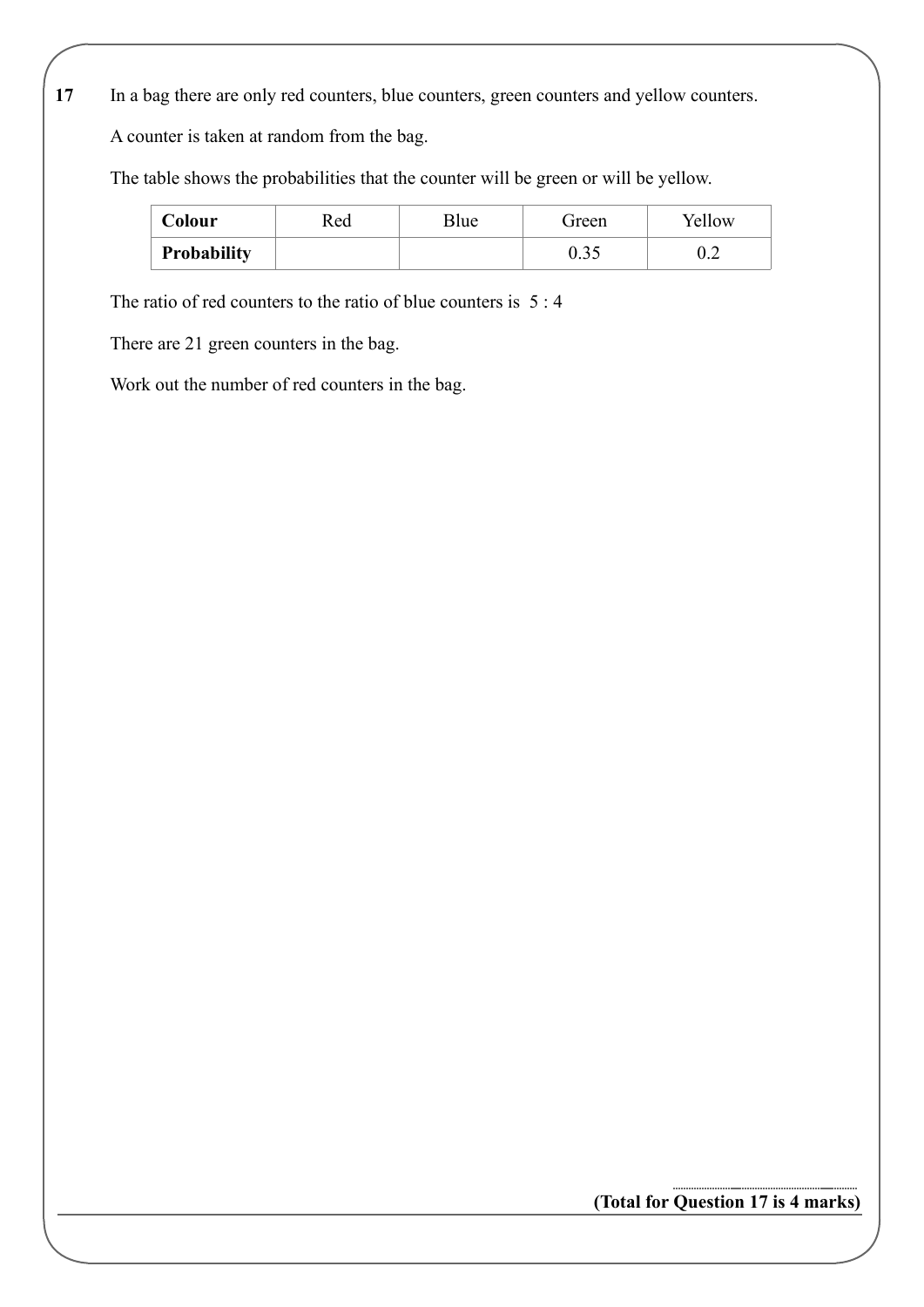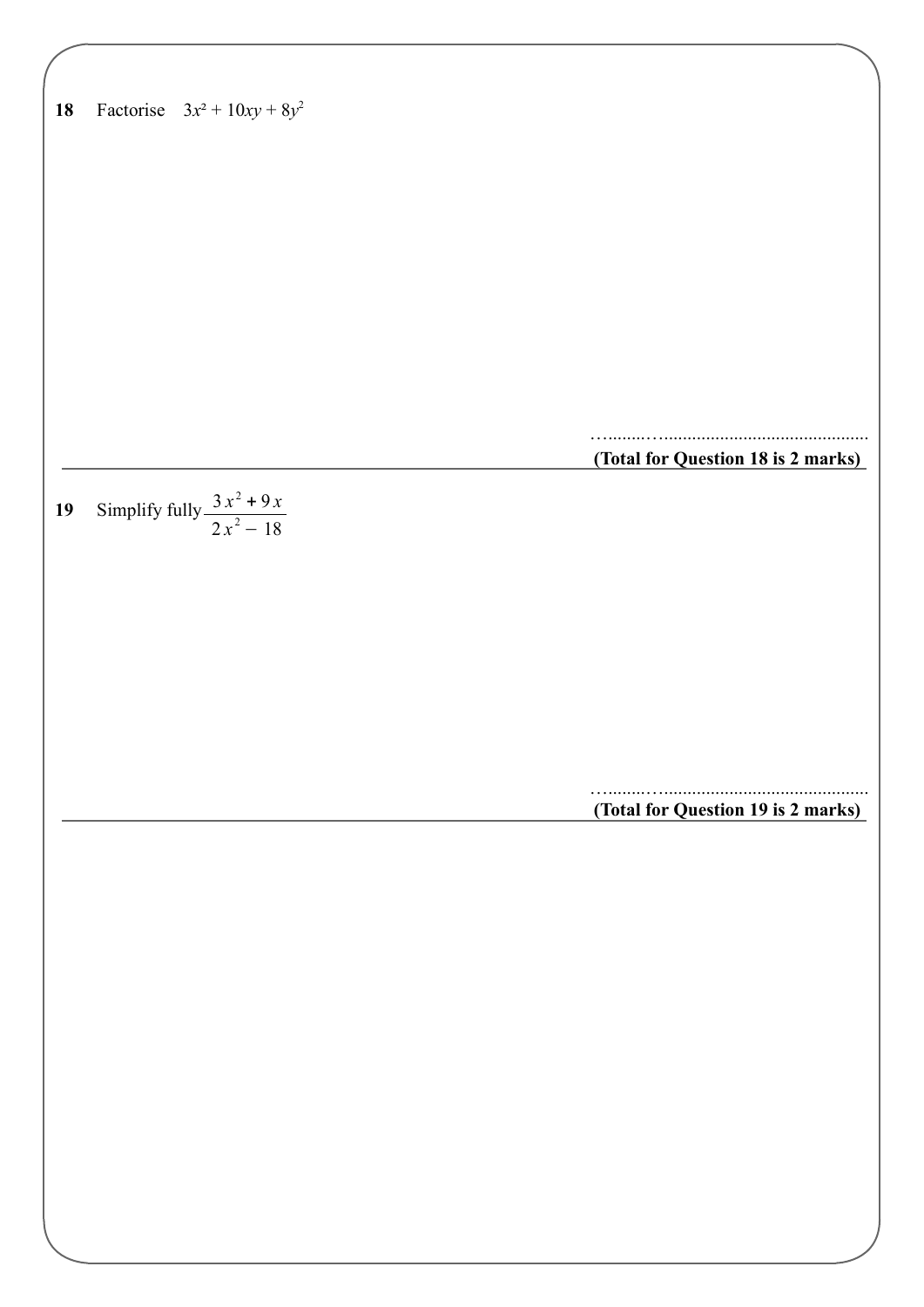| 20 | $y$ is inversely proportional to the cube of $x$             |                                    |
|----|--------------------------------------------------------------|------------------------------------|
|    | When $y = 160$ , $x = 0.5$                                   |                                    |
|    | Find the value of x when $y = 2.5$                           |                                    |
|    |                                                              |                                    |
|    |                                                              |                                    |
|    |                                                              |                                    |
|    |                                                              |                                    |
|    |                                                              |                                    |
|    |                                                              |                                    |
|    |                                                              |                                    |
|    |                                                              |                                    |
|    |                                                              |                                    |
|    |                                                              |                                    |
|    |                                                              | (Total for Question 20 is 3 marks) |
| 21 |                                                              |                                    |
|    | Simplify fully $\frac{(6+2\sqrt{5})(6-2\sqrt{5})}{\sqrt{2}}$ |                                    |
|    | You must show all your working.                              |                                    |
|    |                                                              |                                    |
|    |                                                              |                                    |
|    |                                                              |                                    |
|    |                                                              |                                    |
|    |                                                              |                                    |
|    |                                                              |                                    |
|    |                                                              |                                    |
|    |                                                              |                                    |
|    |                                                              |                                    |
|    |                                                              |                                    |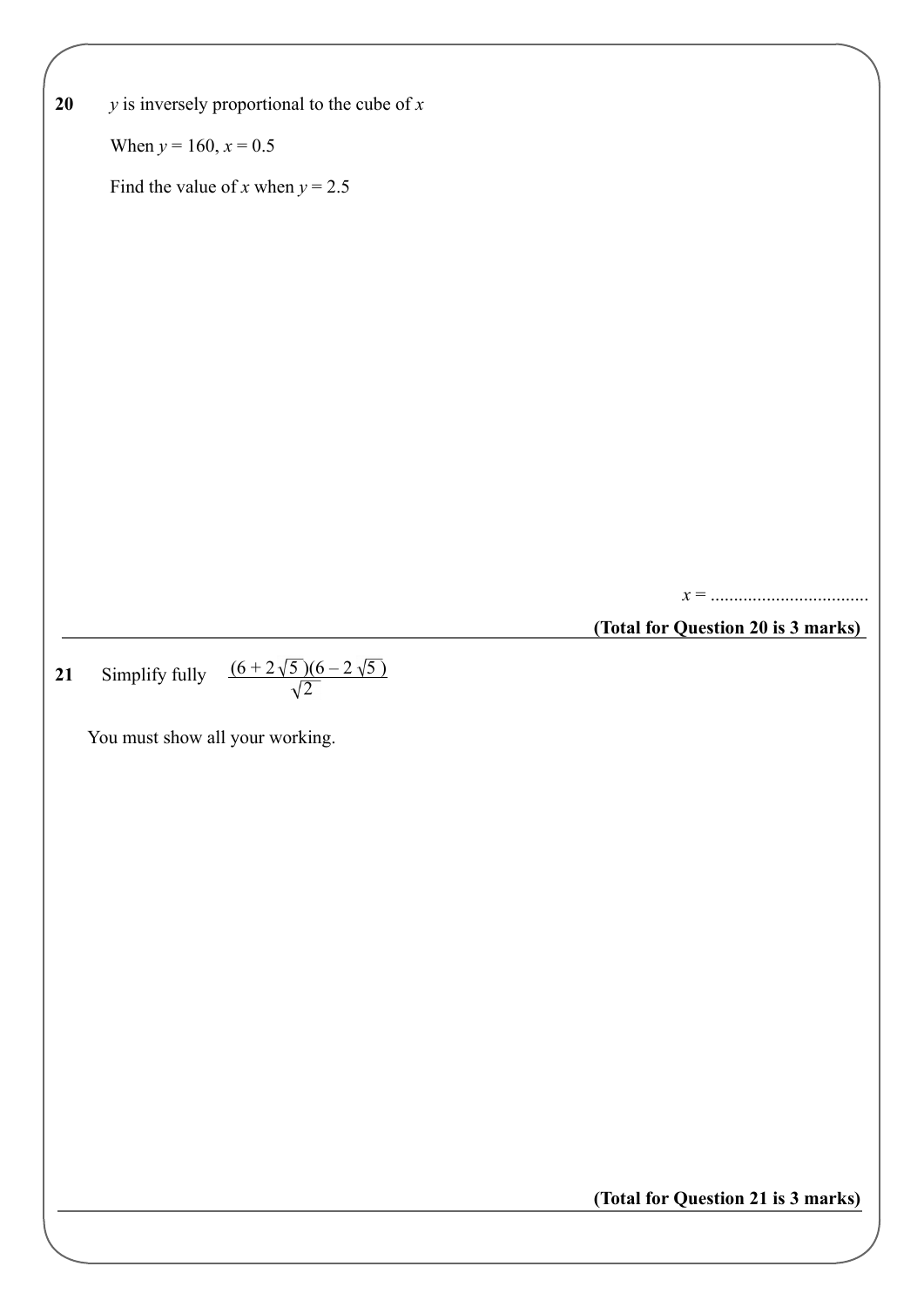